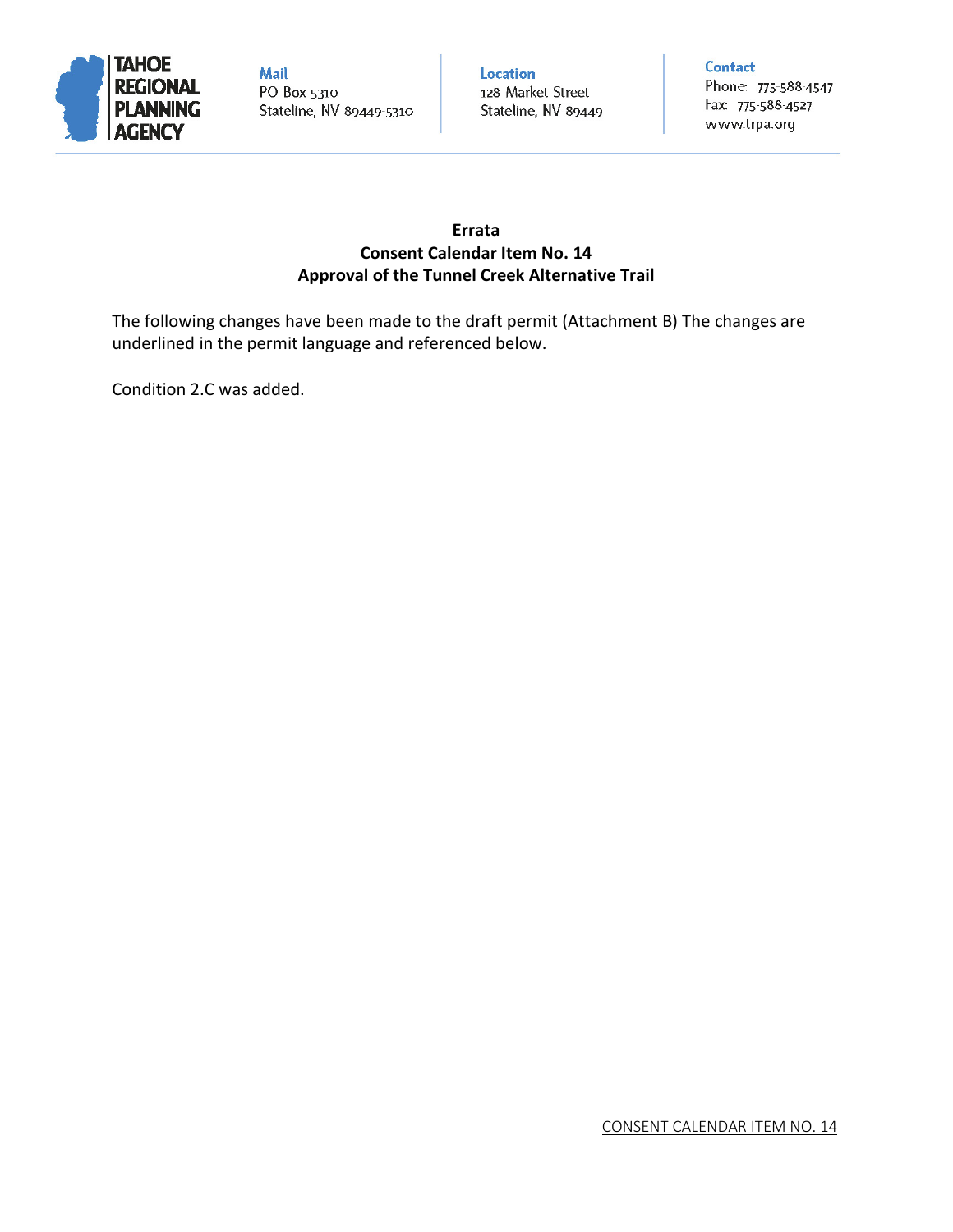

Mail PO Box 5310 Stateline, NV 89449-5310 Location 128 Market Street Stateline, NV 89449 **Contact** Phone: 775-588-4547

Fax: 775-588-4527

www.trpa.org

# **DRAFT PERMIT**

PROJECT DESCRIPTION: Tunnel Creek Alternative Trail

EIP NUMBER: 590-000-00 PERMITTEE(S): Nevada Division of State Parks

FILE #: EIPC2021-0008 COUNTY/LOCATION: Washoe County/Tunnel Creek Area

Having made the findings required by Agency ordinances and rules, the TRPA approved the project on November 17, 2021, subject to the Standard Conditions of Approval attached hereto (Attachment Q) and the special conditions found in this permit.

This permit shall expire on November 17, 2021, unless project is diligently pursued every year. Diligent pursuit shall be defined by the condition of approval relating to completion of the project. The expiration date shall not be extended unless the project is determined by TRPA to be the subject of legal action which delayed or rendered impossible the diligent pursuit of the permit.

NO TREE REMOVAL, CONSTRUCTION OR GRADING SHALL COMMENCE UNTIL:

- (1) TRPA RECEIVES A COPY OF THIS PERMIT UPON WHICH THE PERMITTEE(S) HAS ACKNOWLEDGED RECEIPT OF THE PERMIT AND ACCEPTANCE OF THE CONTENTS OF THE PERMIT;
- (2) ALL PRE-CONSTRUCTION CONDITIONS OF APPROVAL ARE SATISFIED AS EVIDENCED BY TRPA'S ACKNOWLEDGEMENT OF THIS PERMIT;
- (3) A TRPA PRE-GRADING INSPECTION HAS BEEN CONDUCTED WITH THE PROPERTY OWNER AND/OR THE CONTRACTOR.
- 11/17/2021 \_\_\_\_\_\_\_\_\_\_\_\_\_\_\_\_\_\_\_\_\_\_\_\_\_\_\_\_\_\_\_\_\_\_\_\_ \_\_\_\_\_\_\_\_\_\_\_\_\_\_\_\_\_\_\_\_\_\_\_\_\_\_\_\_\_\_

TRPA Executive Director/Designee Date

PERMITTEE'S ACCEPTANCE: I have read the permit and the conditions of approval and understand and accept them. I also understand that I am responsible for compliance with all the conditions of the permit and am responsible for my agents' and employees' compliance with the permit conditions. I also understand that if the property is sold, I remain liable for the permit conditions until or unless the new owner acknowledges the transfer of the permit and notifies TRPA in writing of such acceptance. I also understand that certain mitigation fees associated with this permit are non-refundable once paid to TRPA. I understand that it is my sole responsibility to obtain any and all required approvals from any other state, local or federal agencies that may have jurisdiction over this project whether or not they are listed in this permit.

| Signature of Permittee(s) |  |  |
|---------------------------|--|--|
|                           |  |  |

sf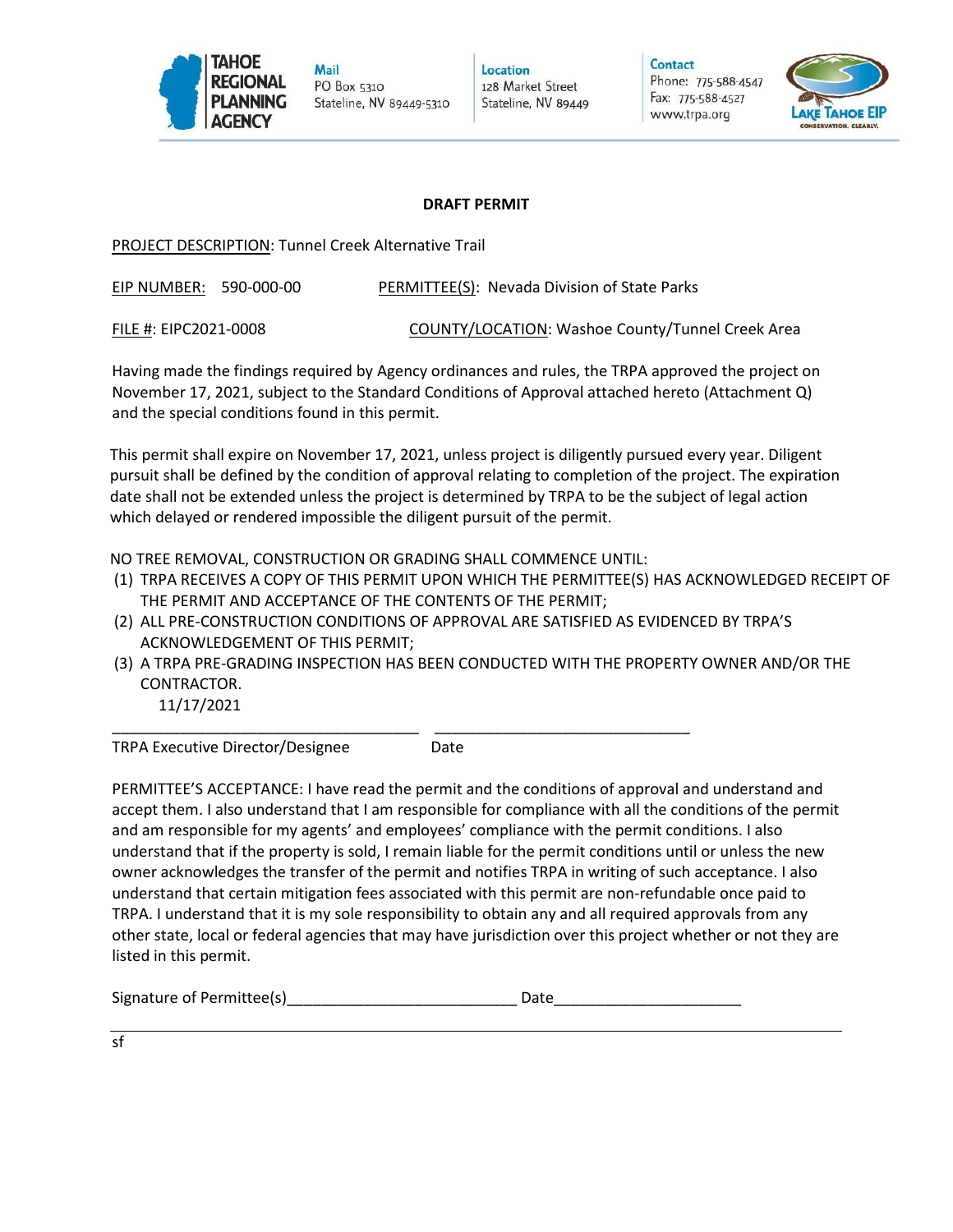### **EIP NUMBER: 03.02.02.0091 FILE NO. EIPC2021-0008**

Required plans determined to be in conformance with approval: Date:

TRPA ACKNOWLEDGEMENT: The permittee has complied with all pre-construction conditions of approval as of this date:

| TRPA Executive Director/Designee    | Date |  |
|-------------------------------------|------|--|
| ----------------------------------- |      |  |

## **SPECIAL CONDITIONS**

This permit specifically authorizes the construction of the Tunnel Creek Alternative Trail. The proposed new trail is a Nevada Division of State Parks project. It is a 2.28-mile single-track alternative route beginning at the base of the Tunnel Creek canyon with indirect linkage to the Tahoe East Shore Trail and ending with linkage to the south end of the Incline Flume Trail. The need for the trail comes primarily from a desire to address public safety issues between user groups on the very congested Tunnel Creek Road. The road is also very sandy and steep and is responsible for several bike accidents every year. All improvements will be Nevada Division of State Parks property. Construction is planned for the 2022 grading season.

- 1. The Standard Conditions of Approval listed in Attachment Q shall apply to this permit.
- 2. Prior to permit acknowledgement, the following conditions of approval must be satisfied:
	- A. Submit the final construction drawings.
	- B. Submit the Maintenance Responsibilities and Plan Chart which outlines who will maintain what infrastructure, and the anticipated funding source to support that work.
	- C. Submit the wayfinding signage plan that is consistent with Nevada Division of State Parks signs.
- 3. Prior to the pre-grade inspection, the following conditions of approval shall be satisfied:
	- A. The permittee shall submit an updated construction schedule to TRPA prior to commencement of construction. This schedule shall identify dates for the following:
		- When installation of temporary erosion control structures will occur;
		- When each stage of construction will start;
		- When construction spoils and debris will be removed;
		- When installation of all permanent erosion control structures will occur;
		- When construction will be completed;
		- The estimated date for when the final inspection by TRPA Environmental Compliance staff will take place to ensure that all conditions of project approval have been satisfied.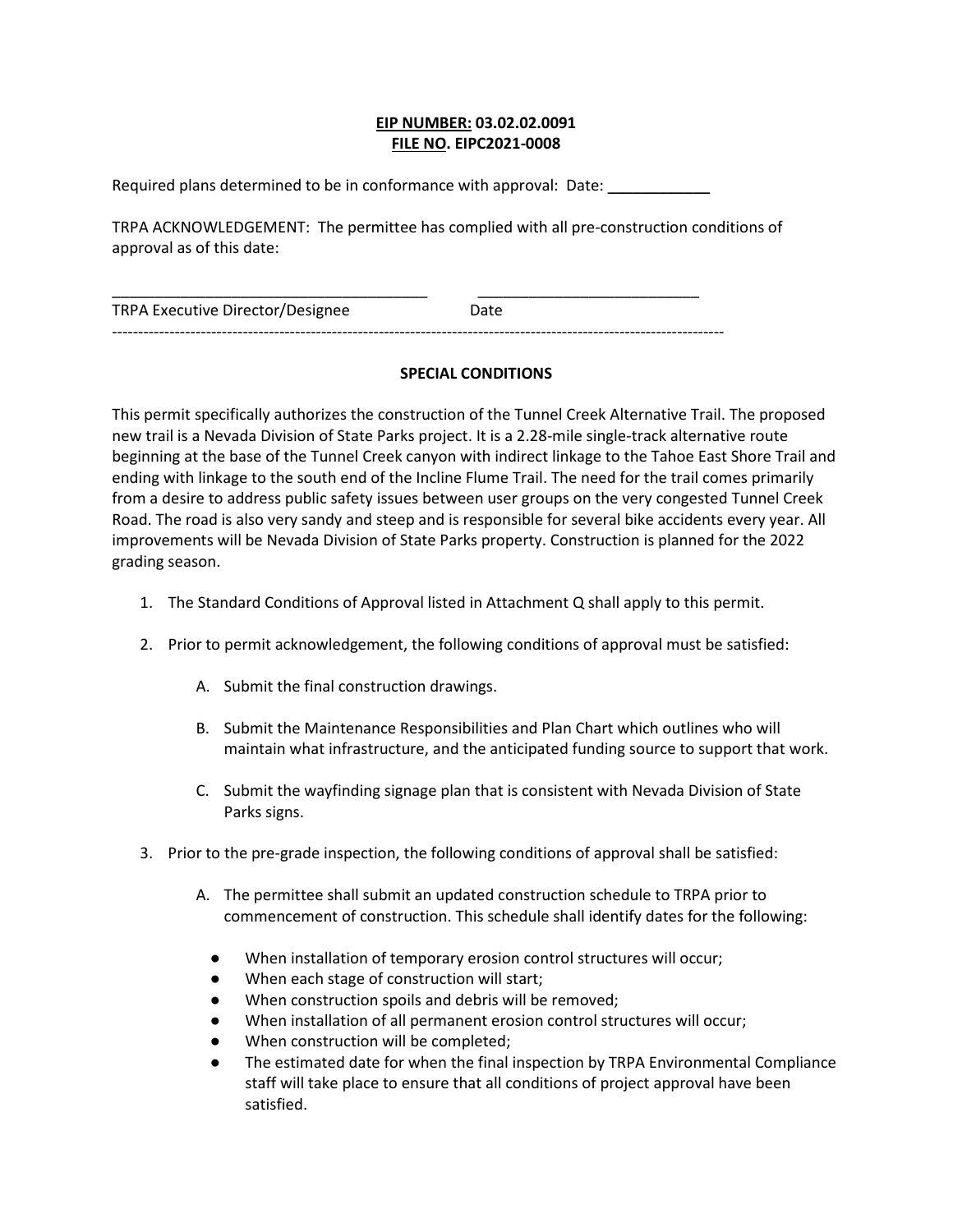- B. An EIP project sign shall be approved, fabricated, and installed at approved location(s) within the project area.
- 4. An onsite inspection by TRPA staff is required prior to any construction or grading activity. TRPA staff shall determine if the onsite improvements required by Attachment Q (Standard Conditions of Approval) have been properly installed. No grading or construction shall commence until TRPA pre-grade conditions of approval are met.
- 5. All new galvanized or reflective metal surfaces including but not limited to guardrails, traffic signal posts, light posts, utility boxes, backs of signs, and exposed culverts shall be colored. Color samples shall be submitted to TRPA for review and approval prior to installation.
- 6. Any normal construction activities creating noise in excess to the TRPA noise standards shall be considered exempt from said standards provided all such work is conducted between the hours of 8:00 A.M. and 6:30 P.M. Regular construction work outside of these hours may require noise monitoring to ensure the project will not be in violation of TRPA noise standards.
- 7. The color of rock, articulated block or concrete shall blend in with the native environment and be approved by TRPA prior to placement.
- 8. Grading is prohibited any time of the year during periods of precipitation and for the resulting period when the site is covered with snow, or is in a saturated, muddy, or instable conditions (pursuant to Subsection 64.2.C of the TRPA Code of Ordinances).
- 9. The adequacy of all required temporary BMPs, as shown on the final construction plans, shall be confirmed at the time of the TRPA pre-grading or pre-construction inspection. Any required modifications, as determined by TRPA, shall be incorporated into the project permit at that time. Adequate BMPs must be installed prior to construction, regardless of the amount or type of BMPs shown on final construction plans.
- 10. All construction equipment working in or near Stream Environment Zones (SEZ) must be steam cleaned prior to mobilization at the project site and maintained in clean and good working order with maintenance logs available to TRPA per request.
- 11. All material obtained from any excavation work that is not contained within foundations, retaining walls, or by other methods approved by TRPA shall be removed from the subject parcel and disposed of at a site approved by TRPA.
- 12. If artifacts, archaeological soils, or unusual amounts of bone or shell are uncovered during the construction activities, all work in the area will be stopped and a qualified archeologist will be immediately contacted for on-site consultation.
- 13. The roots of trees (adjacent to the pathway) over four inches in diameter shall not be severed, if avoidable, pursuant to Subsection 65.2F of the TRPA Code of Ordinances.
- 14. No trees shall be removed (other than those shown on the approved site plan) without prior TRPA written approval as per the Landscape and Revegetation Plan. During the project design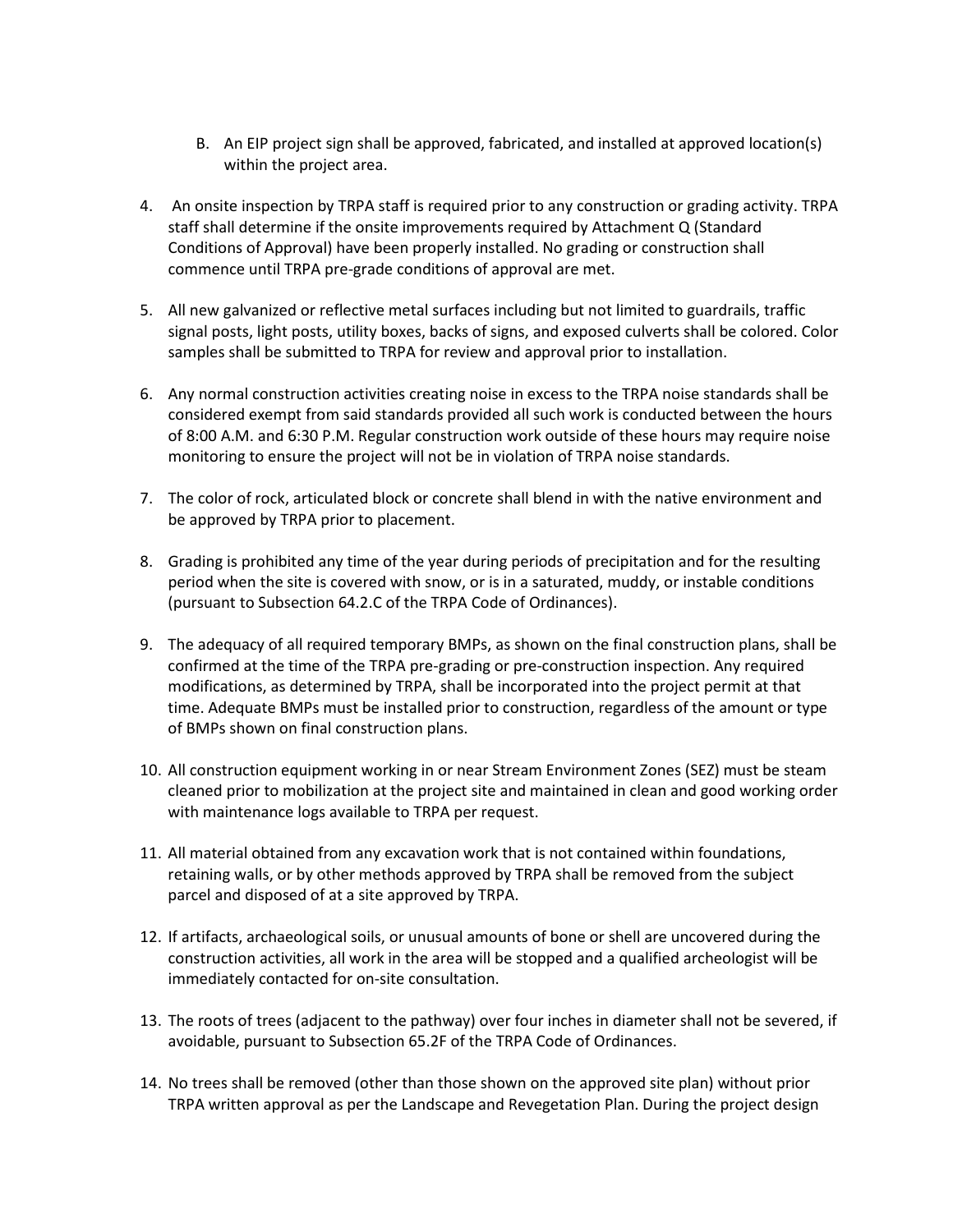refinement all opportunities shall be explored to reduce the number of trees to be cut that are greater than 14 inches diameter at breast height (dbh), especially those greater than 24" dbh in east side forest types and 30" dbh in west side forest types.

- 15. The path and revegetated areas will be maintained over time consistent with the approved plans. Modifications to this facility, including improvements constructed in association with this project, shall be subject to TRPA review and approval.
- 16. This approval is based on the permittee's representation that all plans and information contained in the subject application are true and correct. Should any information or representation submitted in connection with the project application be incorrect or untrue, TRPA may rescind this approval, or take other appropriate action.
- 17. Any modifications to the TRPA approved plans shall be submitted to TRPA for review and approval.
- 18. The permittee is responsible for ensuring that the project, as built, does not exceed the approved land coverage figures shown on the site plan. The approved land coverage figures shall supersede scaled drawings when discrepancies occur.
- 19. This site shall be winterized in accordance with the provisions of Attachment Q by October 15<sup>th</sup> of each construction season. All disturbed areas shall be stabilized with a 3-inch layer of mulch or covered with an erosion control blanket.
- 20. All permanent BMPs shall be maintained per an approved BMP inspection and maintenance plan.
- 21. Permitee shall contact TRPA for a final inspection at the conclusion of the project to verify that all conditions of the permit have been met and the project was implemented per the TRPA approved Plans.
- 22. All rock material (gravel, cobble, and boulders) shall be clean and thoroughly washed prior to arrival at the site to ensure that the rock is free of any silt or clay particles.
- 23. The discharge of petroleum products, construction waste and litter (including sawdust), or earthen materials to the surface waters of the Lake Tahoe Region is prohibited. All surplus construction waste materials shall be removed from the project site and disposed of at approved points of disposal.
- 24. To the maximum extent allowable by law, the Permittee agrees to indemnify, defend, and hold harmless TRPA, its Governing Board, its Planning Commission, its agents, and its employees (collectively, TRPA) from and against any and all suits, losses, damages, injuries, liabilities, and claims by any person (a) for any injury (including death) or damage to person or property or (b) to set aside, attack, void, modify, amend, or annul any actions of TRPA. The foregoing indemnity obligation applies, without limitation, to any and all suits, losses, damages, injuries, liabilities, and claims by any person from any cause whatsoever arising out of or in connection with either directly or indirectly, and in whole or in part (1) the processing, conditioning, issuance, or implementation of this permit; (2) any failure to comply with all applicable laws and regulations;